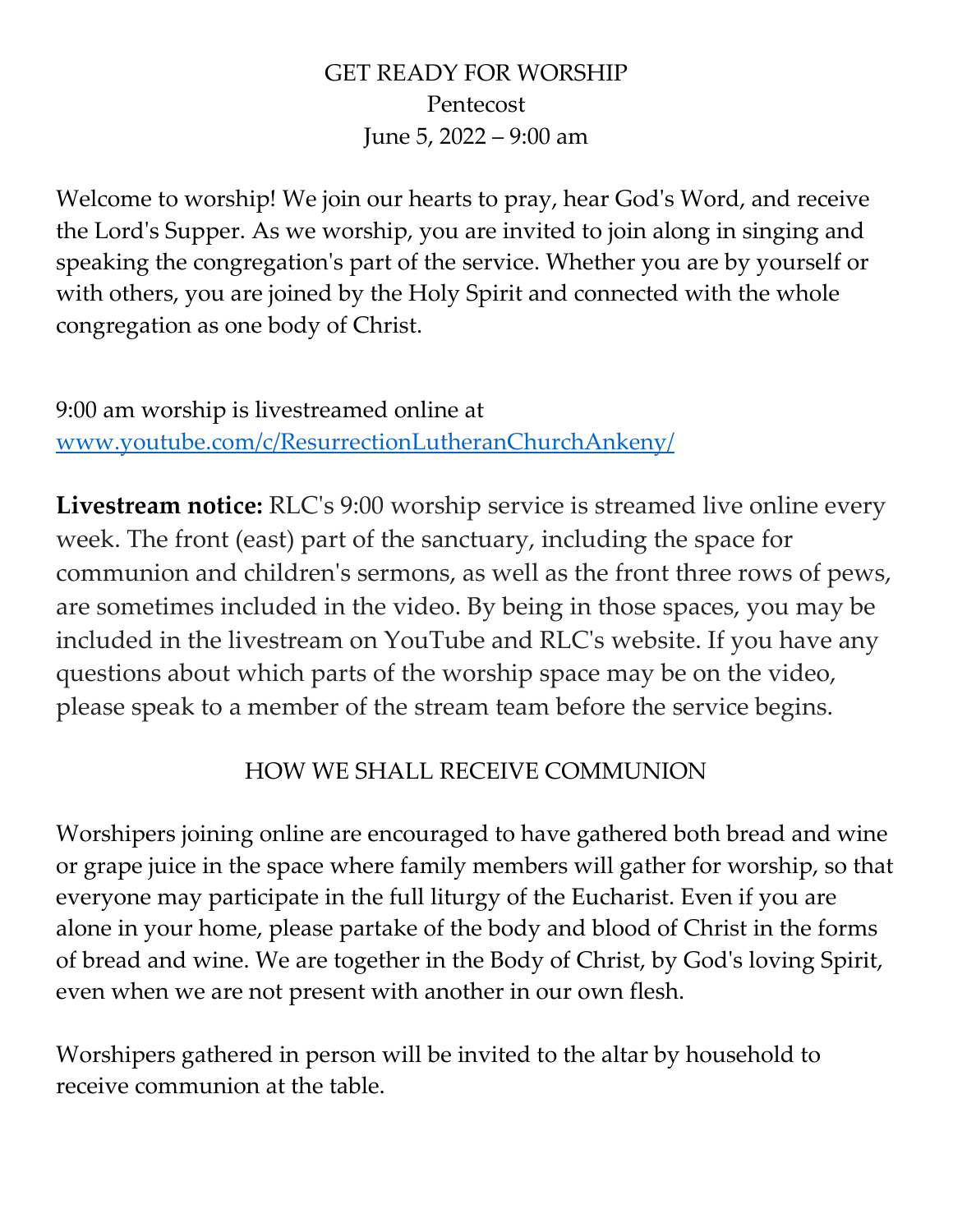Accompanist Praise Band

Sunday June 5, 2022

*ELW= the red hymn book underneath your seat. Hymns are located in the back of the book. Scripture readings are available in the Bible under your seat.*

## **Prelude**

## **Welcome and Announcements**

## **Thanksgiving for Baptism**

# Alleluia! Christ is risen. **Christ is risen indeed. Alleluia!**

In the waters of baptism, we have passed over from death to life with Jesus Christ, and we are a new creation. For this saving mystery, and for this water, let us bless God, who was, who is, and who is to come. We thank you, God, for your river of life, flowing freely from your throne:

through the earth, through the city, through every living thing.

You rescued Noah and his family from the flood; You opened wide the sea for the Israelites. Now in these waters you flood us with mercy, and our sin is drowned forever. You open the gate of righteousness and we pass safely through.

In Jesus Christ, you calm and trouble the waters. You nourish us and enclose us in safety. You call us forth and send us out.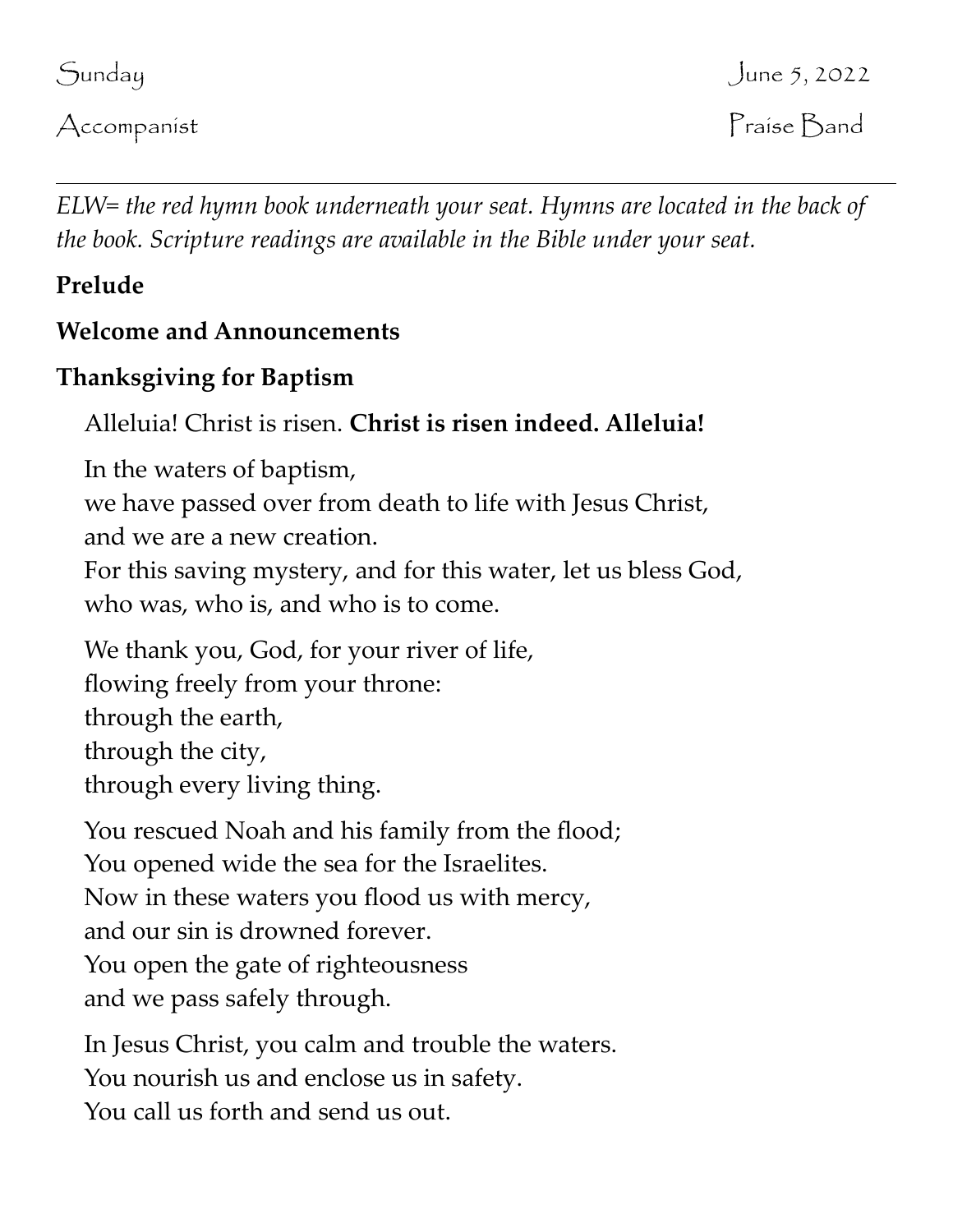In lush and barren places, you are with us. You have become our salvation.

Now breathe upon this water and awaken your church once more. Claim us again as your beloved and holy people. Quench our thirst; cleanse our hearts; wipe away every tear.

To you, our Beginning and our End, our Shepherd and Lamb, be honor, glory, praise, and thanksgiving, now and forever.

#### **Amen.**

### **Gathering Hymn:** *Light the Fire*

I stand to praise You But I fall on my knees My spirit is willing But my flesh is so weak

Chorus: Echo So Light the fire - (Light the fire) In my soul - (In my weary soul) Fan the flame - (Fan the flame) Make me whole - (Make my spirit whole) Lord, You know - (Lord You know) Just where I've been - (Where I've been) So light the fire in my heart again

I feel Your arms around me, As the power of Your healing begins Your spirit moves through me Like a mighty rushing wind (Chorus)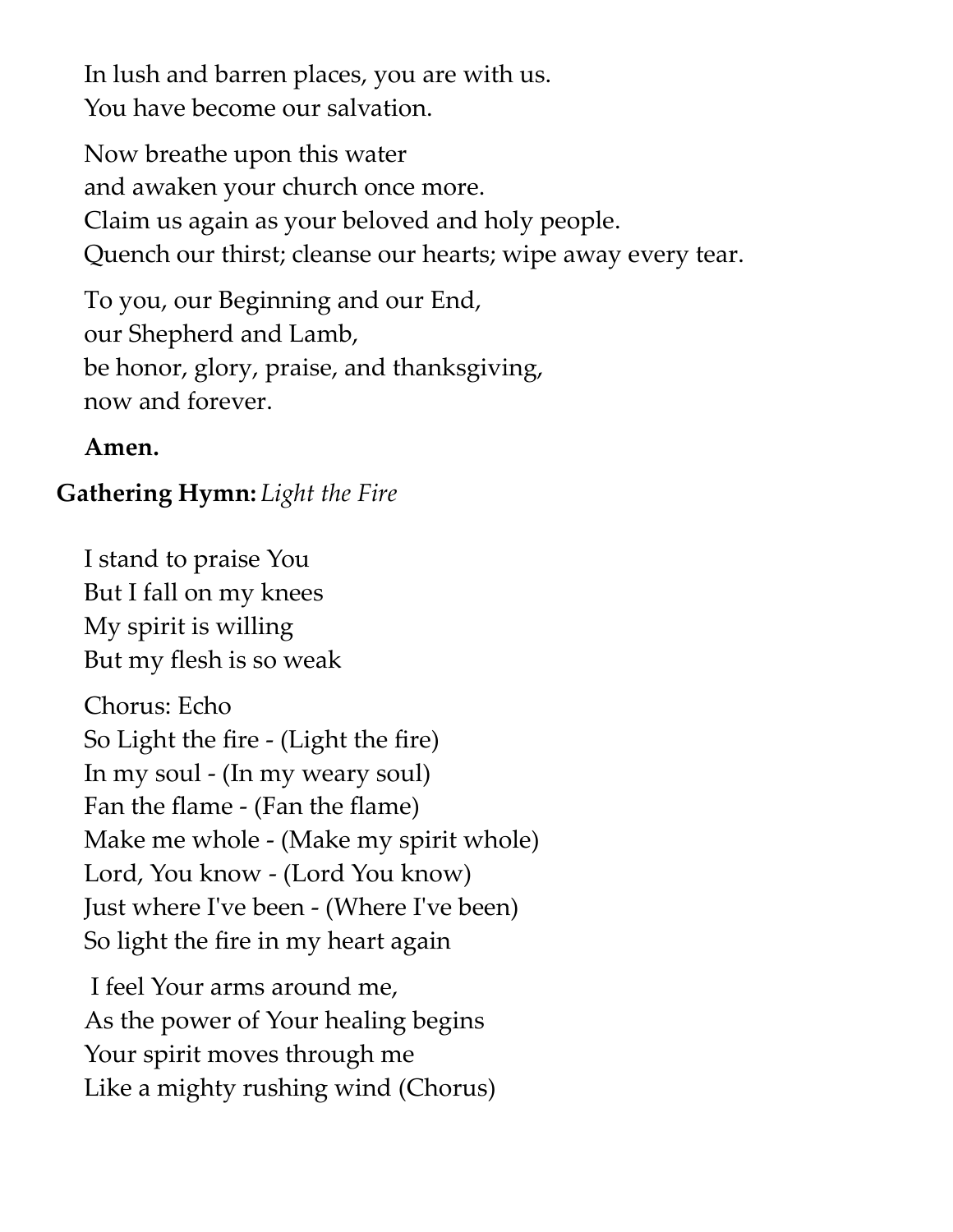## **Greeting**

The grace of our Lord Jesus Christ, the love of God and the communion of the Holy Spirit be with you all. **And also with you.**

## **Call to Worship:** *We Are Called*

We are called, we are claimed, we are loved, by the holy name. We are healed, we are whole, the Savior ransomed our souls and we're singing

Glory Glory Glory Hallelujah Glory Gloria Oh Glory Glory Glory Hallelujah Glory Gloria

We are here to proclaim, God is here, calls us each by name. We are here, to give praise, the Love of God will not change and we're singing.

Glory Glory Glory Hallelujah Glory Gloria Oh Glory Glory Glory Hallelujah Glory Gloria

## **Song of Mercy**

Mercy, oh mercy, ever loving kindness that sees beyond our blindness. Mercy, oh mercy, we're calling on you Lord for us to be restored. Oh mercy.

# Liturgy of the Word

## P**rayer of the Day**

God our creator, the resurrection of your Son offers life to all the peoples of earth. By your Holy Spirit, kindle in us the fire of your love, empowering our lives for service and our tongues for praise, through Jesus Christ, our Savior and Lord, who lives and reigns with you and the Holy Spirit, one God, now and forever.

## **Amen.**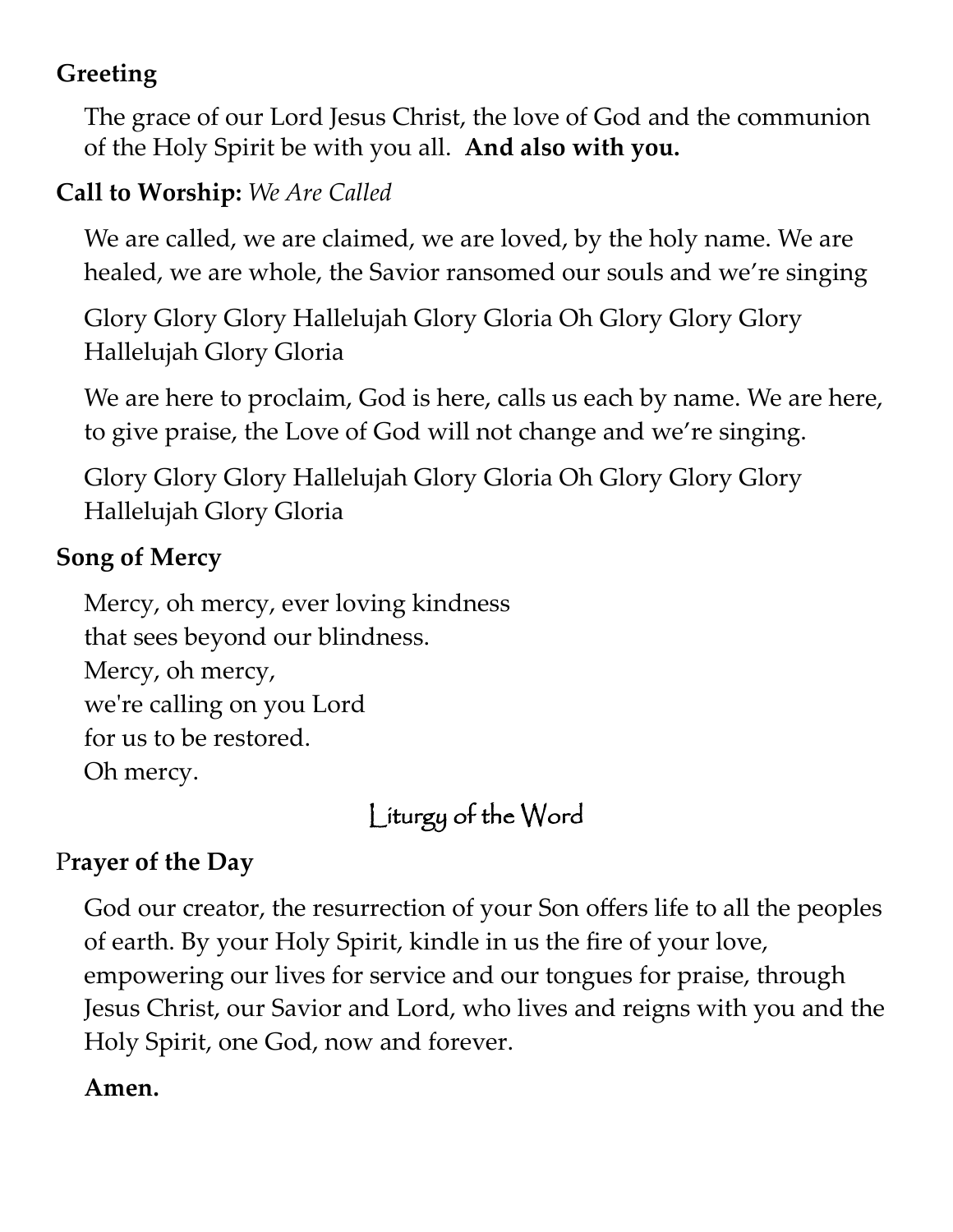## **Commissioning of Peru Mission Trip**

People of God,

At your baptism you were claimed by God and promises were made on your behalf. At your confirmation you have claimed your faith as your own, affirming these promises for yourself:

To live among God's faithful people, To hear the word of God and share in the Lord's Supper, To proclaim the good news of God in Christ through word and deed, To serve all people, following the example of Jesus, and To strive for justice and peace in all the earth.

As we send you to Peru on this mission trip, we know that you go in response to God's call to live out these promises. Will you go, knowing our prayers are with you, to love, serve, learn from, and build relationships with those you meet along the way?

# **R: I will, and I ask God to help me.**

O God, whose glory fills the whole creation, and whose presence we find wherever we go: Preserve those who travel: surround them with your loving care; protect them from every danger; prosper their efforts; transform their minds; nourish their faith; and bring them in safety to their journey's end; through Jesus Christ our Lord.

## **Amen.**

# **READING:**

*Before Jesus ascended into heaven, he told his disciples they would be filled with the Holy Spirit. Now, amid signs of fire, wind, and a variety of languages, the people were amazed and astonished at Jesus' promise coming true.*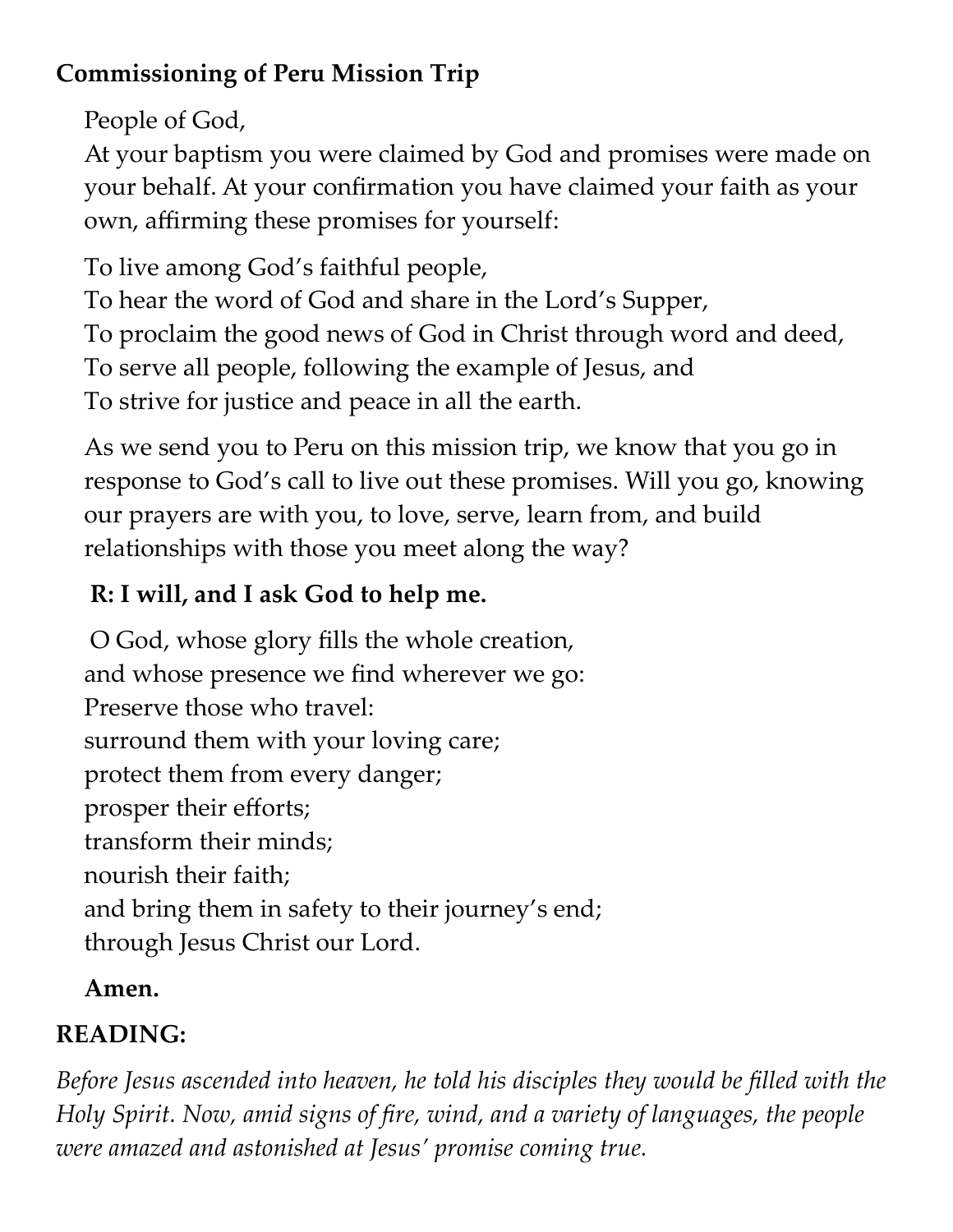#### **Acts 2: 1-21**

<sup>1</sup>When the day of Pentecost had come, [the apostles] were all together in one place. 2And suddenly from heaven there came a sound like the rush of a violent wind, and it filled the entire house where they were sitting. <sup>3</sup>Divided tongues, as of fire, appeared among them, and a tongue rested on each of them. 4All of them were filled with the Holy Spirit and began to speak in other languages, as the Spirit gave them ability.

<sup>5</sup>Now there were devout Jews from every nation under heaven living in Jerusalem. <sup>6</sup>And at this sound the crowd gathered and was bewildered, because each one heard them speaking in the native language of each. <sup>7</sup>Amazed and astonished, they asked, "Are not all these who are speaking Galileans? <sup>8</sup>And how is it that we hear, each of us, in our own native language? 9Parthians, Medes, Elamites, and residents of Mesopotamia, Judea and Cappadocia, Pontus and Asia, 10Phrygia and Pamphylia, Egypt and the parts of Libya belonging to Cyrene, and visitors from Rome, both Jews and proselytes, 11Cretans and Arabs—in our own languages we hear them speaking about God's deeds of power." 12All were amazed and perplexed, saying to one another, "What does this mean?" 13But others sneered and said, "They are filled with new wine."

<sup>14</sup>But Peter, standing with the eleven, raised his voice and addressed them, "Men of Judea and all who live in Jerusalem, let this be known to you, and listen to what I say. 15Indeed, these are not drunk, as you suppose, for it is only nine o'clock in the morning. <sup>16</sup>No, this is what was spoken through the prophet Joel:

17 'In the last days it will be, God declares,

that I will pour out my Spirit upon all flesh,

and your sons and your daughters shall prophesy, and your young men shall see visions,

and your old men shall dream dreams.

 $18$ Even upon my slaves, both men and women,

in those days I will pour out my Spirit;

and they shall prophesy.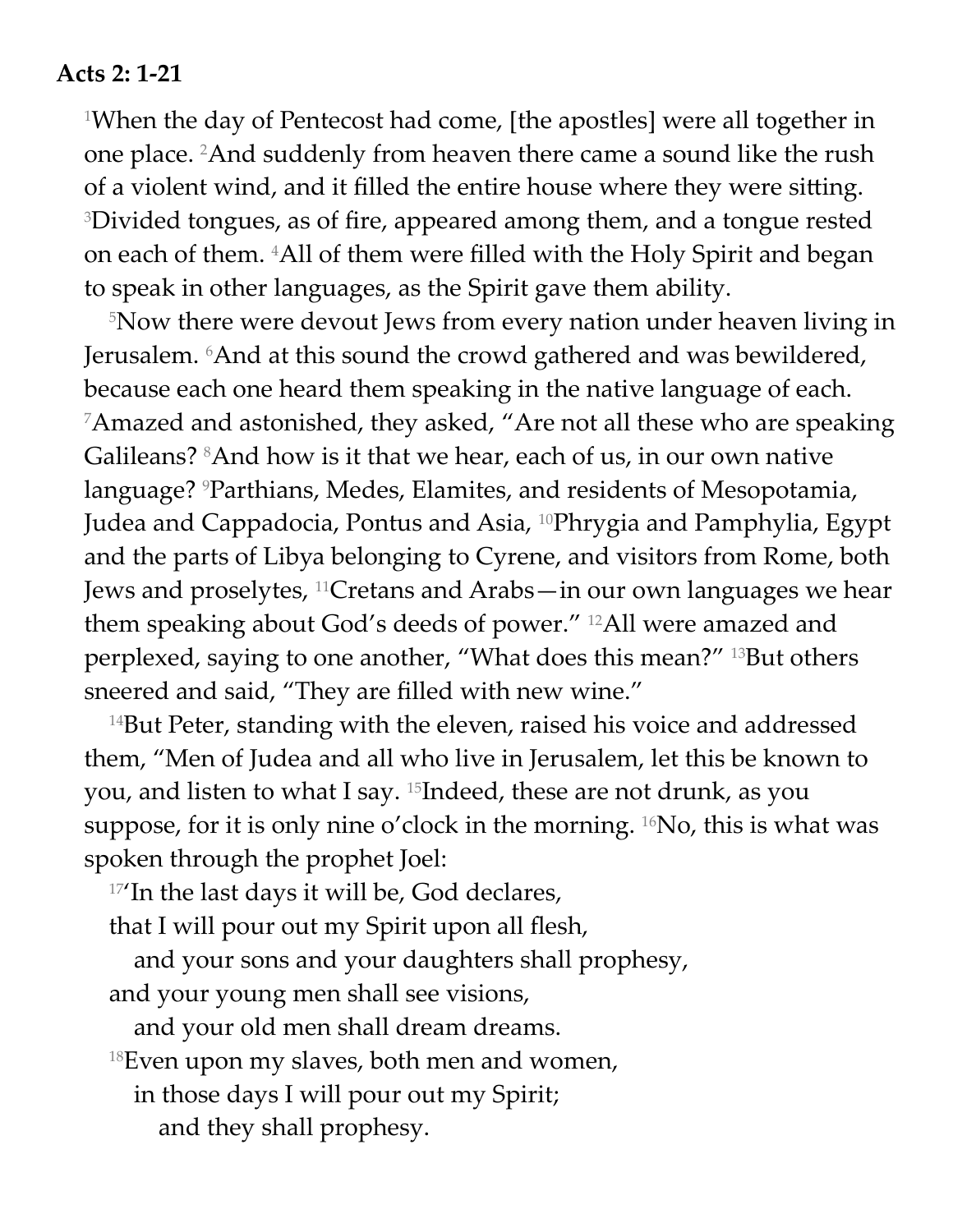<sup>19</sup>And I will show portents in the heaven above and signs on the earth below,

blood, and fire, and smoky mist.

<sup>20</sup>The sun shall be turned to darkness

and the moon to blood,

before the coming of the Lord's great and glorious day.

 $21$ Then everyone who calls on the name of the Lord shall be saved.' $''$ 

The word of the Lord. **Thanks be to God.**

## **PSALM 104: 24-34, 35b**

### **Response: …On God's Green Earth**

<sup>24</sup>How manifold are your works, O Lord! In wisdom you have made them all; the earth is full of your creatures. <sup>25</sup>Yonder is the sea, great and wide, with its swarms too many to number, living things both small and great. **R**

<sup>26</sup>There go the ships to and fro, and Leviathan, which you made for the sport of it.  $27$ All of them look to you to give them their food in due season.

 $28$ You give it to them; they gather it; you open your hand, and they are filled with good things. **R**

 $29$ When you hide your face, they are terrified; when you take away their breath, they die and return to their dust.  $30$ You send forth your Spirit, and they are created; and so you renew the face of the earth.  $31$ May the glory of the Lord endure forever; O Lord, rejoice in all your works. **R**

 $32$ You look at the earth and it trembles; you touch the mountains and they smoke.  $33$ I will sing to the Lord as long as I live; I will praise my God while I have my being. **R**

<sup>34</sup>May these words of mine please God. I will rejoice in the Lord. **R**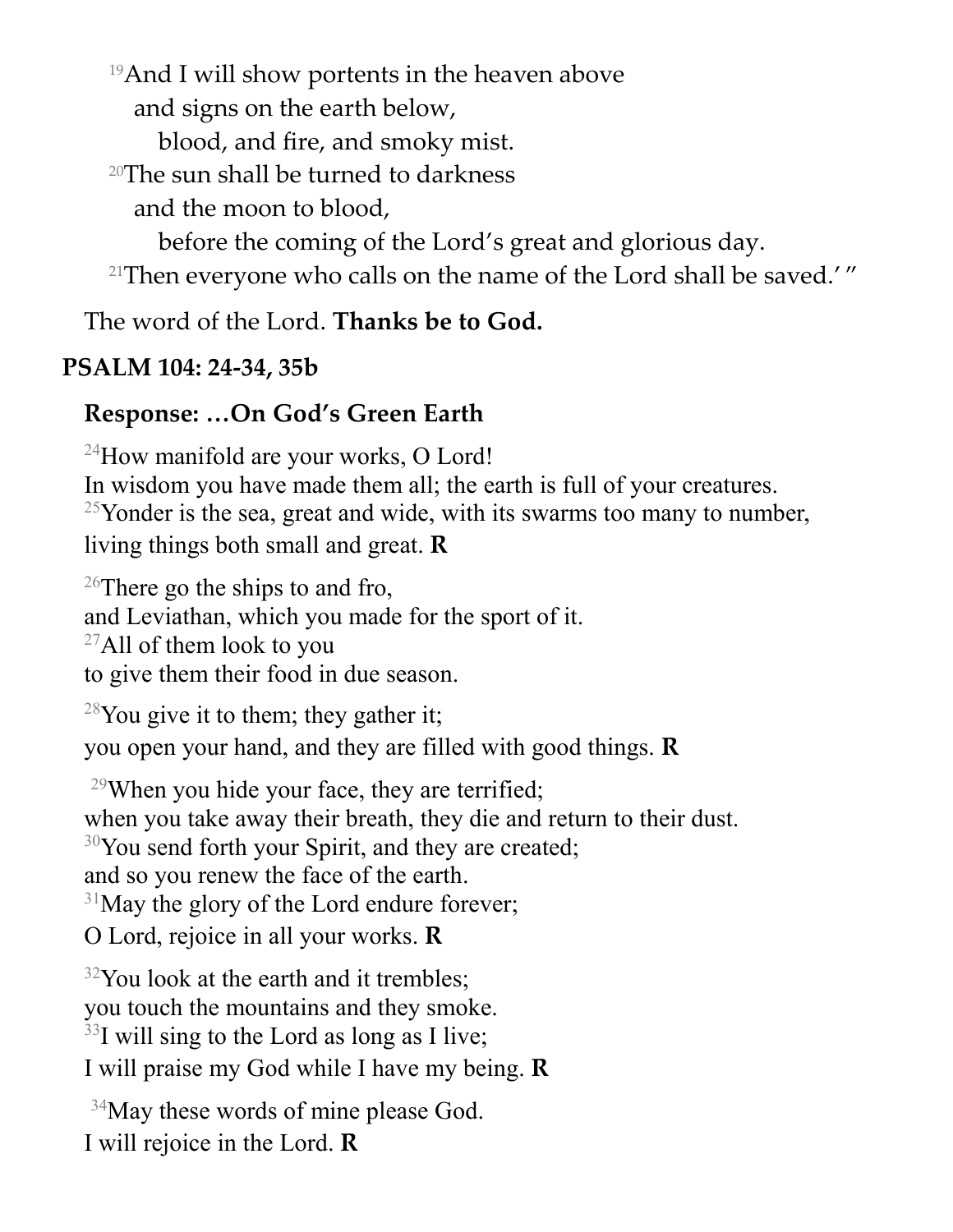<sup>35b</sup>Bless the Lord, O my soul. Hallelujah! **R**

#### **Gospel Verse:** *Halle, Halle, Hallelujah*

Halle, halle, hallelujah. Halle, halle, hallelujah. Halle, halle, hallelujah. Hallelujah. Hallelujah.

| GOSPEL: JOHN 14: 8-17, 25-27 | p. 850 |
|------------------------------|--------|
|                              |        |

The Holy Gospel according to John the 14th chapter. **Glory, to you, O Lord**

The gospel of the Lord. **Praise to you, O Christ.**

#### **Children's Sermon: Pastor Beth**

**Sermon Pastor Beth**

## **Hymn of the Day:** *Spirit of Gentleness* **ELW 396**

Refrain

Spirit, Spirit of gentleness, blow through the wilderness calling and free; Spirit, Spirit of restlessness, stir me from placidness, wind, wind on the sea.

You moved on the waters, you called to the deep, then you coaxed up the mountains from the valleys of sleep; and over the eons you called to each thing: "Awake from your slumbers and rise on your wings." Refrain

You swept through the desert, you stung with the sand, and you goaded your people with a law and a land; and when they were blinded with idols and lies, then you spoke through your prophets to open their eyes. Refrain

You sang in a stable, you cried from a hill, then you whispered in silence when the whole world was still;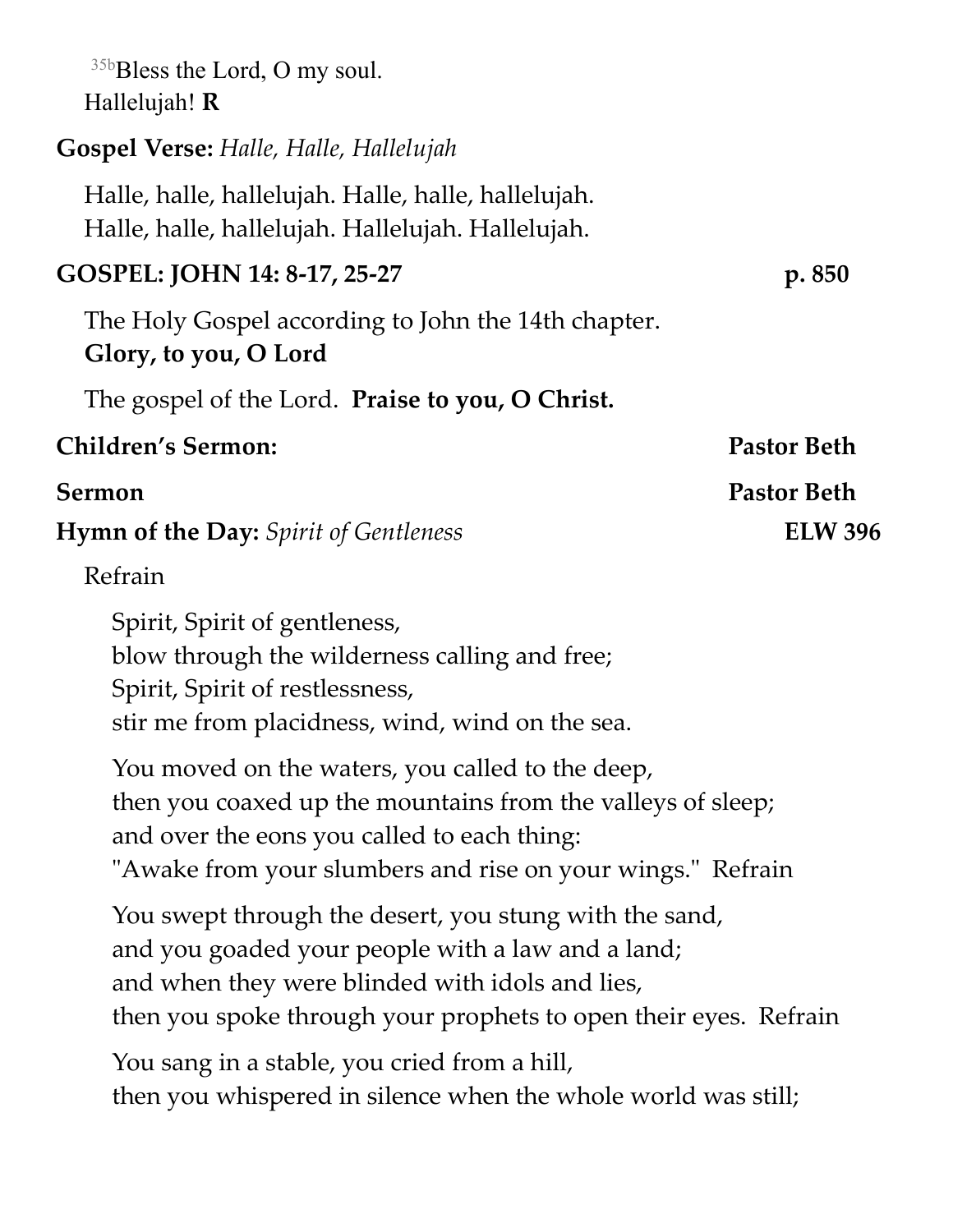and down in the city you called once again, when you blew through your people on the rush of the wind. Refrain

You call from tomorrow, you break ancient schemes. From the bondage of sorrow all the captives dream dreams; our women see visions, our men clear their eyes. With bold new decisions your people arise. Refrain

### **Affirmation of Baptism/New Members**

Jim Scherf, Mary Ann L. Behrens, Claire Tangman and Clay Thomas, Christy Locke, Kelsey Warfield, and Kris, Tessi, and Lukas Glaser have come to our congregation from congregations in Des Moines, Waverly, Illinois, Colorado, and Louisiana. Today, Mary Ann, Claire, Clay, Christy, and Kelsey are with us in worship.

With the whole church, let us confess our faith. **I believe in God, the Father almighty, creator of heaven and earth. I believe in Jesus Christ, God's only Son, our Lord, who was conceived by the Holy Spirit, born of the virgin Mary, suffered under Pontius Pilate, was crucified, died, and was buried; he descended to the dead.\* On the third day he rose again; he ascended into heaven, he is seated at the right hand of the Father, and he will come to judge the living and the dead. I believe in the Holy Spirit, the holy catholic church, the communion of saints, the forgiveness of sins, the resurrection of the body, and the life everlasting. Amen.**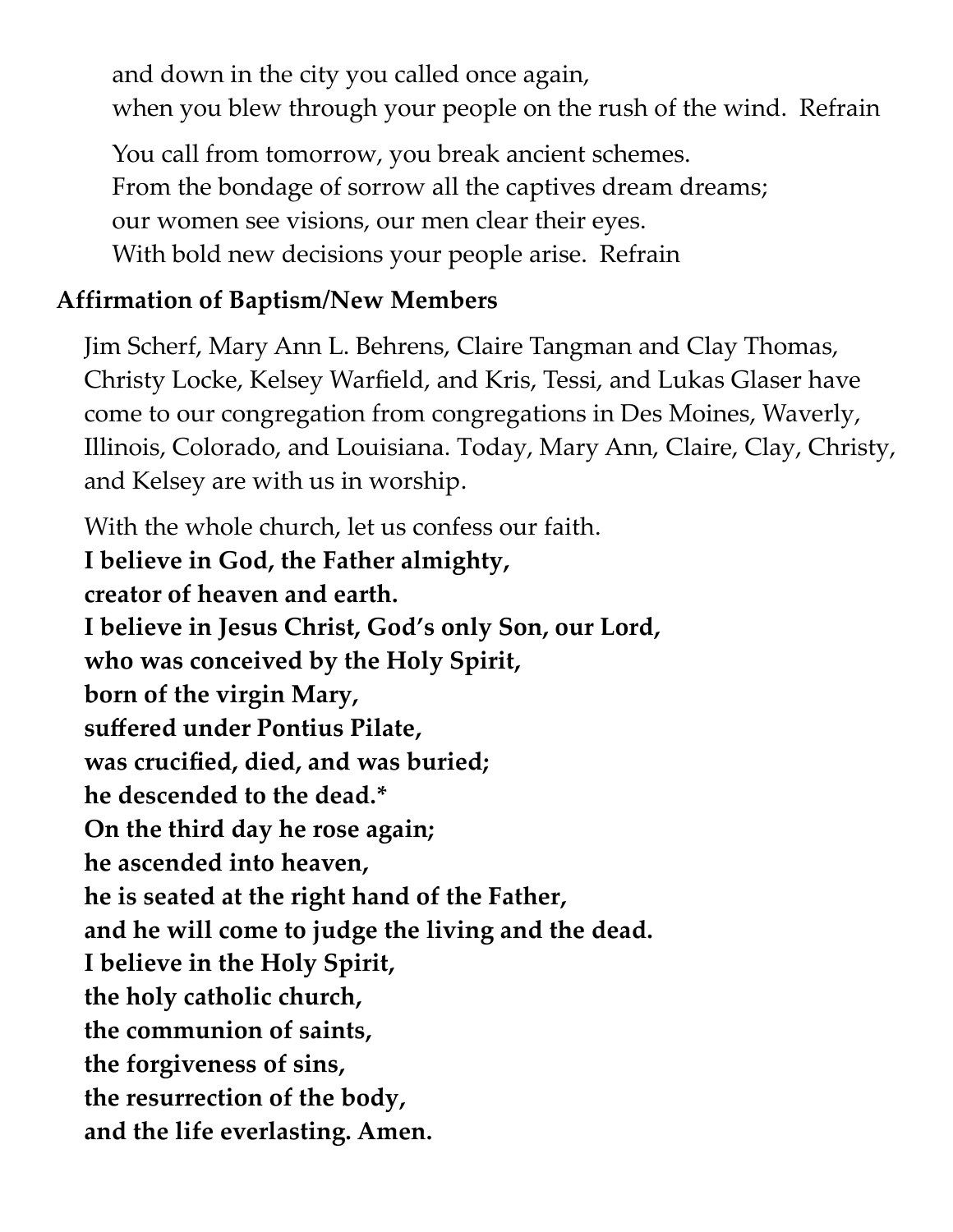People of God, do you promise to support and pray for one another in your life in Christ?

## **We do, and we ask God to help and guide us.**

Let us welcome these siblings in Christ to this community of faith. **We rejoice with you in the life of baptism. Together we will give thanks and praise to God and proclaim the good news to all the world.**

We give you thanks for our new members Jim, Mary Ann, Claire, Clay, Christy, Kelsey, Tessi, Kris, and Lukas, whom you have drawn to yourself by the love of Jesus Christ and whom we have welcomed into this household of faith. Keep us close together in your Spirit, in the breaking of bread and the prayers, and in service to others.

### **Prayers**

Set free from captivity to sin and death, we pray to the God of resurrection for the church, people in need, and all of creation.

### *A brief silence.*

God, in your mercy, **hear our prayer.**

In your mercy, O God, respond to these prayers, and renew us by your life-giving Spirit; through Jesus Christ, our Savior.

### **Amen.**

**Peace**

Liturgy of the Meal

### **Offering**

**Offering Prayer**

**In response to your promise of life, we offer our life.**

**In response to your promise of love, we offer our love.**

**In response to all of your promises, we offer our gifts.**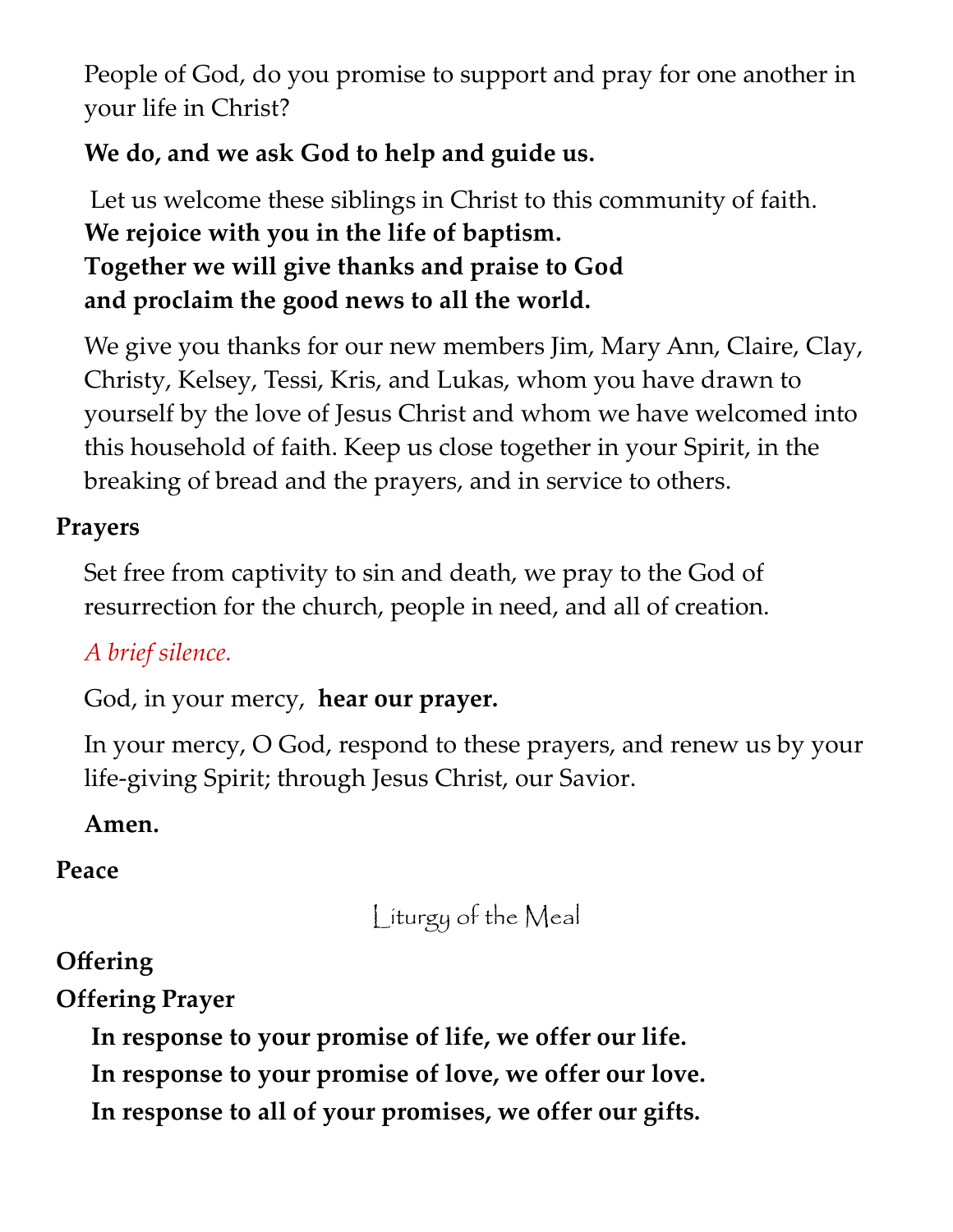### **Great Thanksgiving**

The Lord be with you. **And also with you** Lift up your hearts. **We lift them to the Lord.** Let us give thanks to the Lord our God. **It is right to give our thanks and praise.**

#### **Words of Institution**

#### **Lord's Prayer**

**Our Father in heaven, hallowed be your name, your kingdom come, your will be done, on earth as in heaven. Give us today our daily bread. Forgive us our sins as we forgive those who sin against us. Save us from the time of trial and deliver us from evil. For the kingdom, the power, and the glory are yours, now and forever. Amen.**

#### **Communion**

*If you are communing from home, offer each other the bread with these words "The Body of Christ given for you" and the wine with "The blood of Christ shed for you."*

### **Communion Hymn:** *Lamb of God*

Lamb of God, you take away the sin of the world, have mercy on us. Bread of Life, you take away the sin of the world, have mercy on us. Prince of Peace, you take away the sin of the world, grant us your peace, grant us your peace.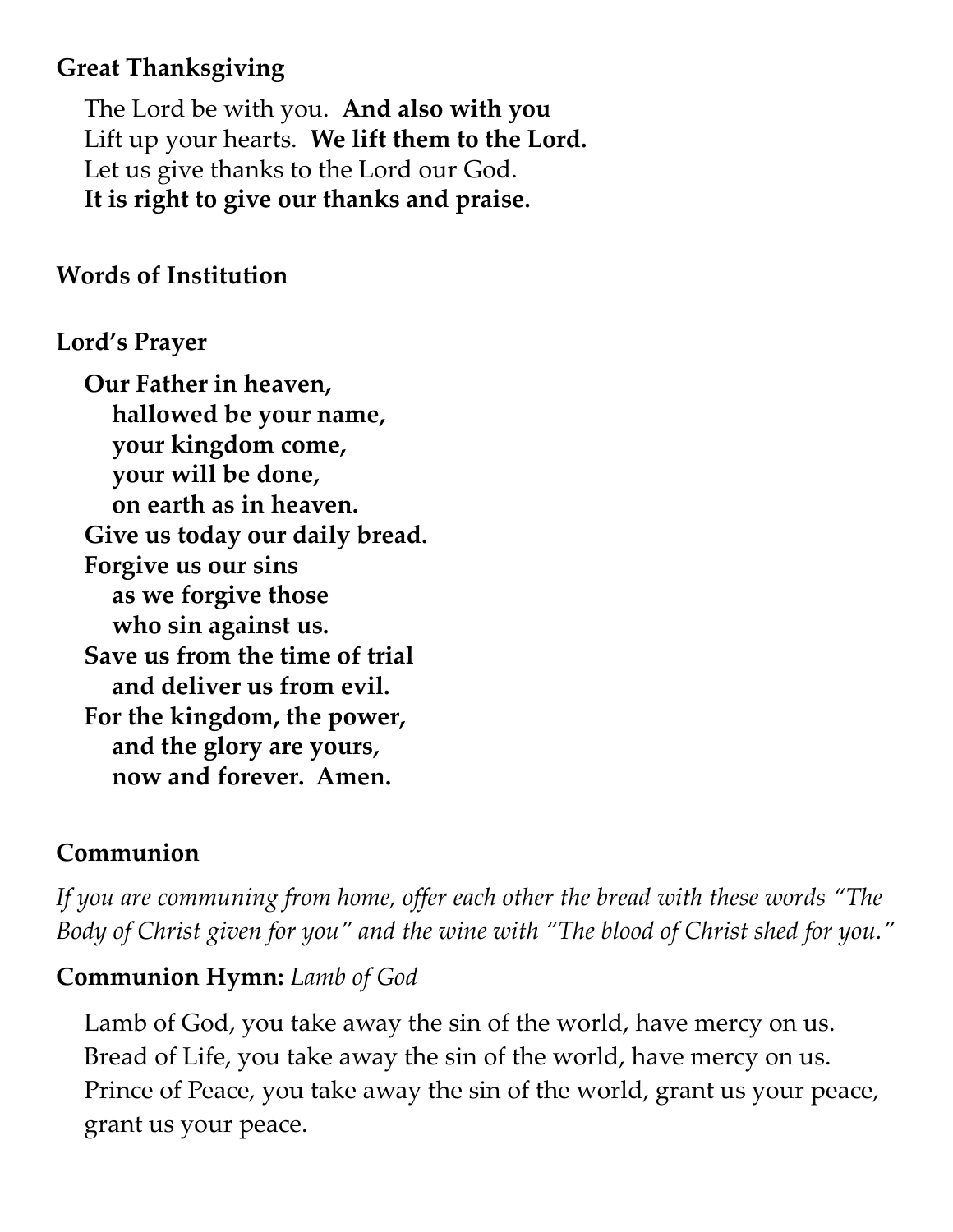#### **Communion Hymn:** *Come Thou Font of Every Blessing* **ELW 807**

Come, thou Fount of ev'ry blessing, tune my heart to sing thy grace; streams of mercy, never ceasing, call for songs of loudest praise. While the hope of endless glory fills my heart with joy and love, teach me ever to adore thee; may I still thy goodness prove.

Here I raise my Ebenezer: "Hither by thy help I've come"; and I hope, by thy good pleasure, safely to arrive at home. Jesus sought me when a stranger, wand'ring from the fold of God; he, to rescue me from danger, interposed his precious blood.

Oh, to grace how great a debtor daily I'm constrained to be; let that grace now like a fetter bind my wand'ring heart to thee. Prone to wander, Lord, I feel it; prone to leave the God I love. Here's my heart, oh, take and seal it; seal it for thy courts above.

#### **Blessing**

As you go forth from this place, may the wind of the Spirit startle your senses

and blow through your life; may the fire of the Spirit scorch your complacency and light your way.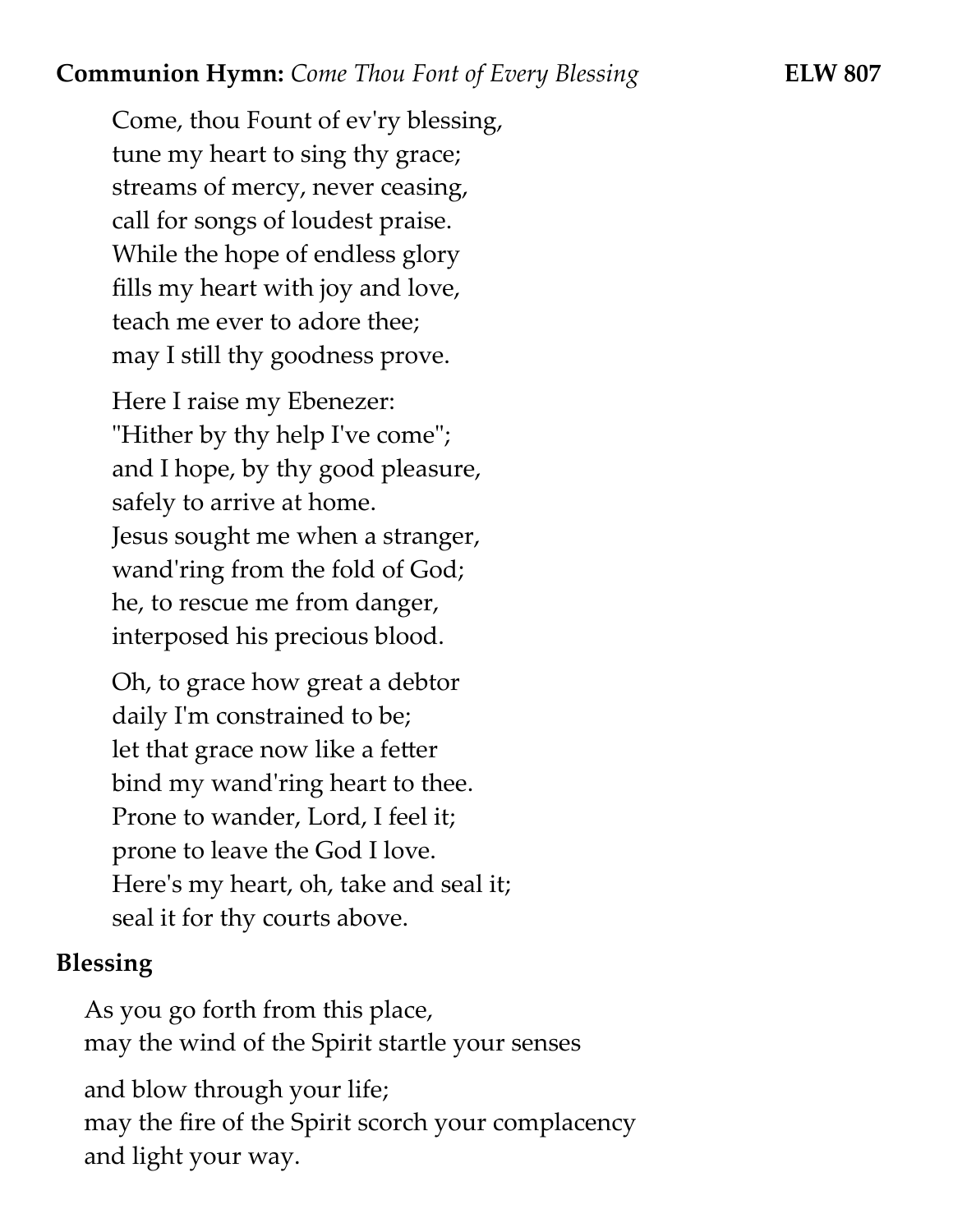And may the blessing of the Holy One— Creator, Redeemer, Sustainer rest with you now and forever more.

#### **Amen**.

Sending

## **Sending Song:** *Go Now*

Filled with the Holy Spirit Go now with God, go now with God Into the world as a servant Go now with God, go now with God Go now, go now, go now with God Go now, go now, go now with God

Crossing every boundary, every nation Go now with God, go now with God Dancing in the gift of liberation Go now with God, go now with God Go now, go now, go now with God Go now, go now, go now with God

# **Global Greens Garden Blessing**

*In partnership with Lutheran Services in Iowa and the gardeners of the Global Greens program, Resurrection Lutheran Church gathers to bless this community garden. This 7600 square foot garden will provide nineteen garden plots to Ankeny residents who are former refugees. Over the growing season, over seven thousand pounds of food will be produced here in this garden.*

We pray for the gardeners, the crops planted here, and the growth that God gives.

God of creation, we thank you that in this time and place you have granted us a community garden where your children may gather and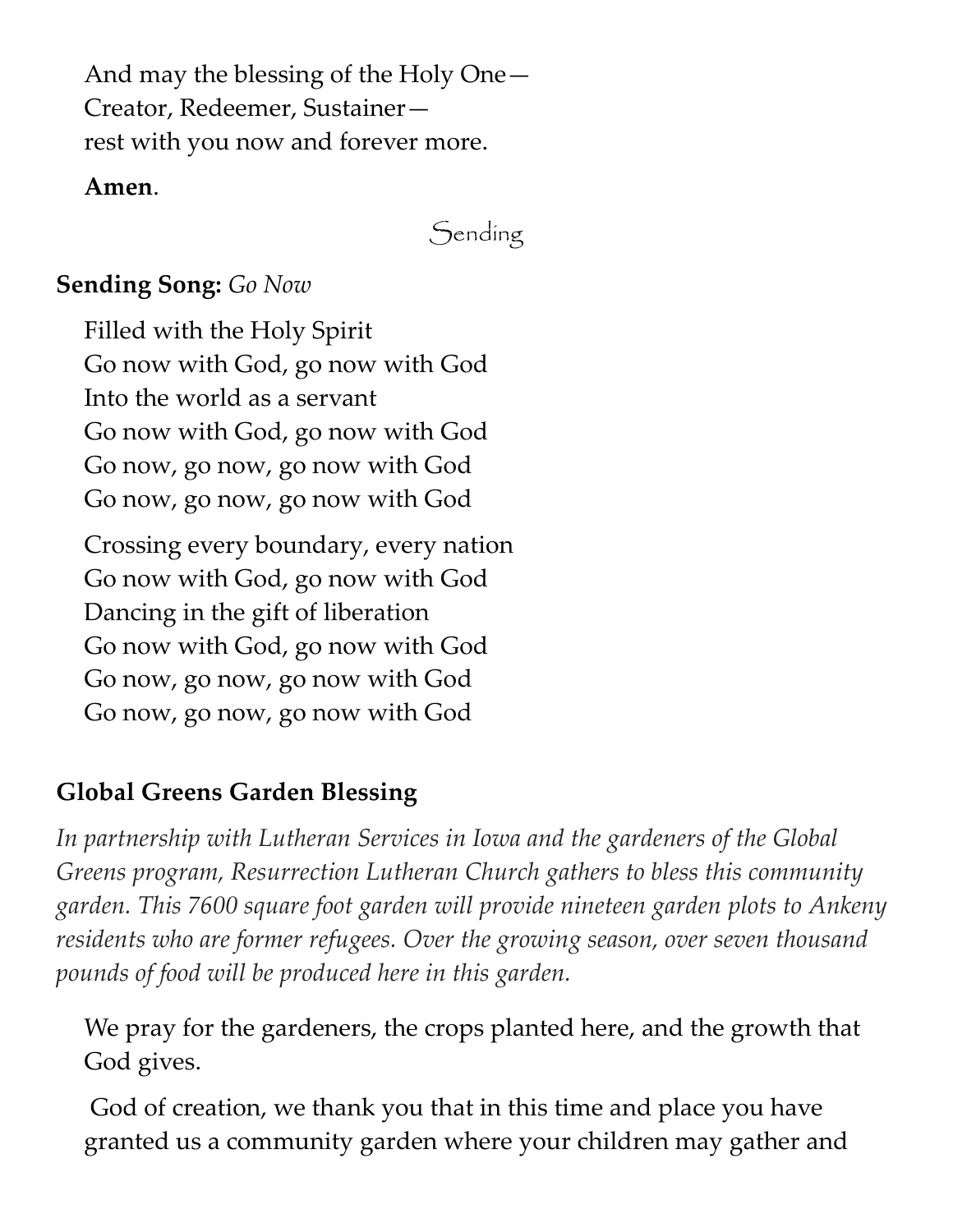grow together. Bless our footsteps as we walk upon this holy ground. Bless our hands as we plant new seeds and relationships. We thank you for the gift of fresh food. Bless all that is planted here, so that with favorable weather and rain, it may produce an abundant harvest. We thank you also for Lutheran Services in Iowa and the Global Greens program. Bless the partnership between LSI and Resurrection Lutheran Church. Nourish our relationships with our neighbors so that we grow just as the plants in this garden grow. Open our eyes to the growth you bring, that all who enjoy this harvest might find in it a foretaste of the heavenly feast prepared for us in your kingdom.

#### **Amen.**

### **Dismissal**

### **(Spoken together)**

**Let's go out with God's love to nurture us, with God's peace to comfort us, and with God's truth to guide us; remembering God promises to be with us always!**

Go in peace. Share the good news! **Thanks be to God.**

# **Postlude**

`From Sundays and Seasons.com. Copyright 2007 Augsburg Fortress. All rights reserved. Reprinted by permission under Augsburg Fortress Liturgies Annual License #29193. CCLI License #2549594 One License with Podcasting #A-714837 Christian Copyright Solutions #12903New Revised Standard Version Bible, copyright 1989, Division of Christian Education of the National Council of the Churches of Christ in the United States of America. Used by permission. All rights reserved.

### **Announcements**

## **Please join us for the following graduation open house parties:**

**Nicole Bellis**, Sunday, June 5, 1:00 pm– 4:00 p.m. 3134 SW Woodfield Lane, Ankeny

**Pastor Beth** will be at the Engle Institute of Preaching at Princeton Seminary for continuing education and on vacation June 8-22. Thanks in advance for your patience with her response time during those weeks. If you need an immediate response, contact Grace or Janice.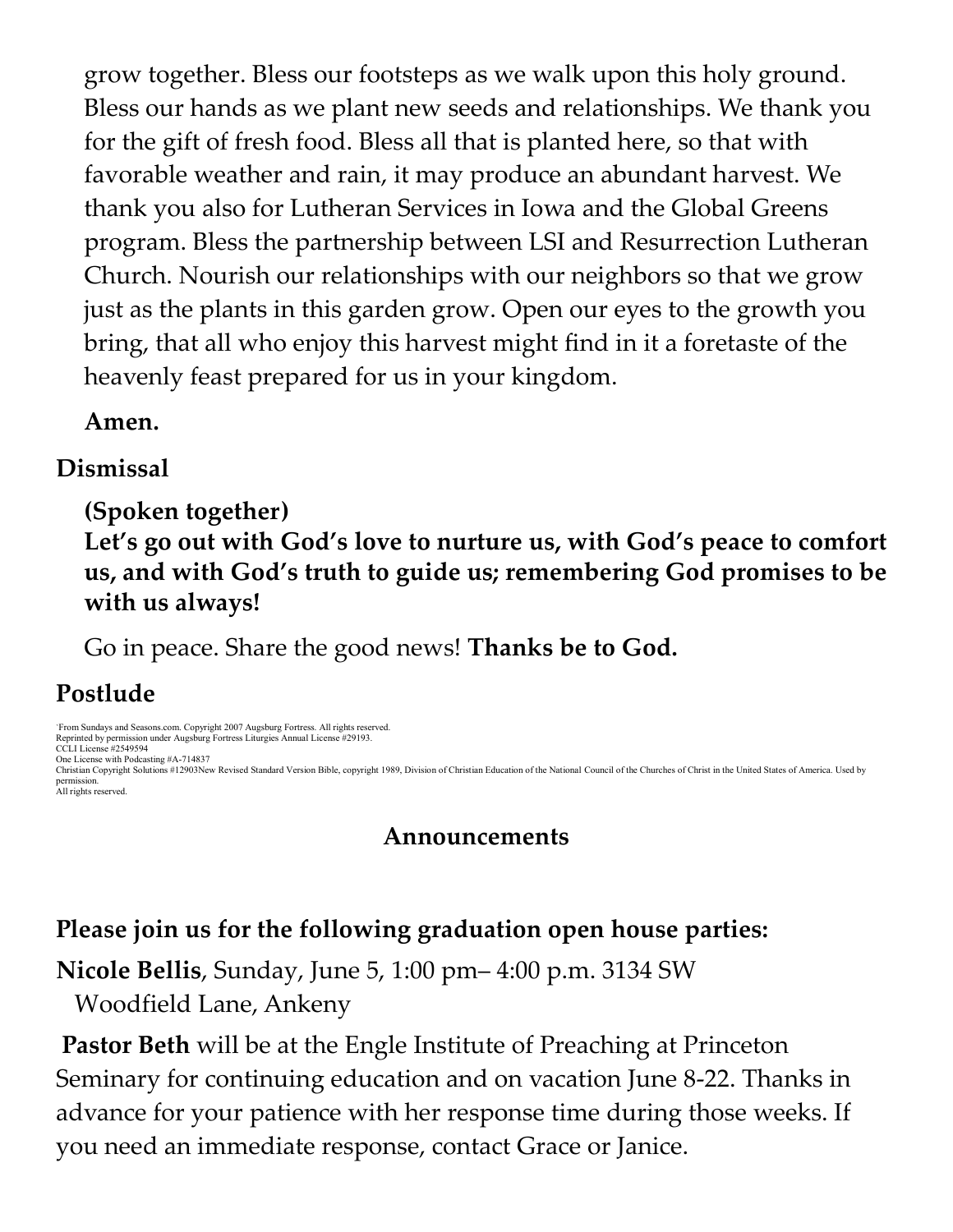**New members joining the church** this month are Mary Ann L. Behrens, Kris, Tessi & Lukas Glaser, Christy Locke, Jim Scherf, Claire Tangman, Clay Thomas, and Kelsey Warfield. Please welcome these new members, and invite them into the life of our community

**Scratch Cupcake Fundraiser!** May 30 through June 17, RLC Kids and Youth will be selling 6-packs of Scratch Cupcakery cupcakes; delivery is set for July 6. Money raised will help go towards RLC youth service learning opportunities, mission trips, and the ELCA Youth Gathering. Each 6-pack of Scratch Cupcakery cupcakes sells for \$15-20 and contains an assortment of flavors. Love chocolate? Lemon? Mint? Cheesecake?! We earn 40% for every pack they sell!

RLC Kids and Youth will be taking orders, or you can stop at the coffee bar in the narthex! If you would like to order or have any questions, please contact Grace at [grace@resurrectionlutheran.org](mailto:grace@resurrectionlutheran.org) or at 815-764-1194. Scratch Cupcakery is a locally-owned small business in Iowa. To find out more about Scratch, visit [www.scratchcupcakery.com](http://www.scratchcupcakery.com/)

## **Registration is now open for Vacation Bible School.**

Our Food Truck Party will take place from 6:00 to 8:00 p.m. on June 26-30. VBS is open to children from age 3 through finishing fifth grade and includes snacks, crafts, science, games, songs, Bible stories, and more. New this year, a light meal will be served each evening from 5:20-5:45. Children will stay with their parents/guardians until they have checked into their assigned group (between 5:50 and 6:00). Register as a participant or a volunteer at [www.resurrectionlutheran.org/vbs](http://www.resurrectionlutheran.org/vbs)

**Card Shower:** We are having a card shower for our parents, Denny and Karen Lincicum will be celebrating their 50th Wedding Anniversary on June 10. Cards may be mailed to them at Resurrection Lutheran Church, 914 NW Ash Drive, Ankeny, IA 50023.

Thank you Michael, Michelle & Zach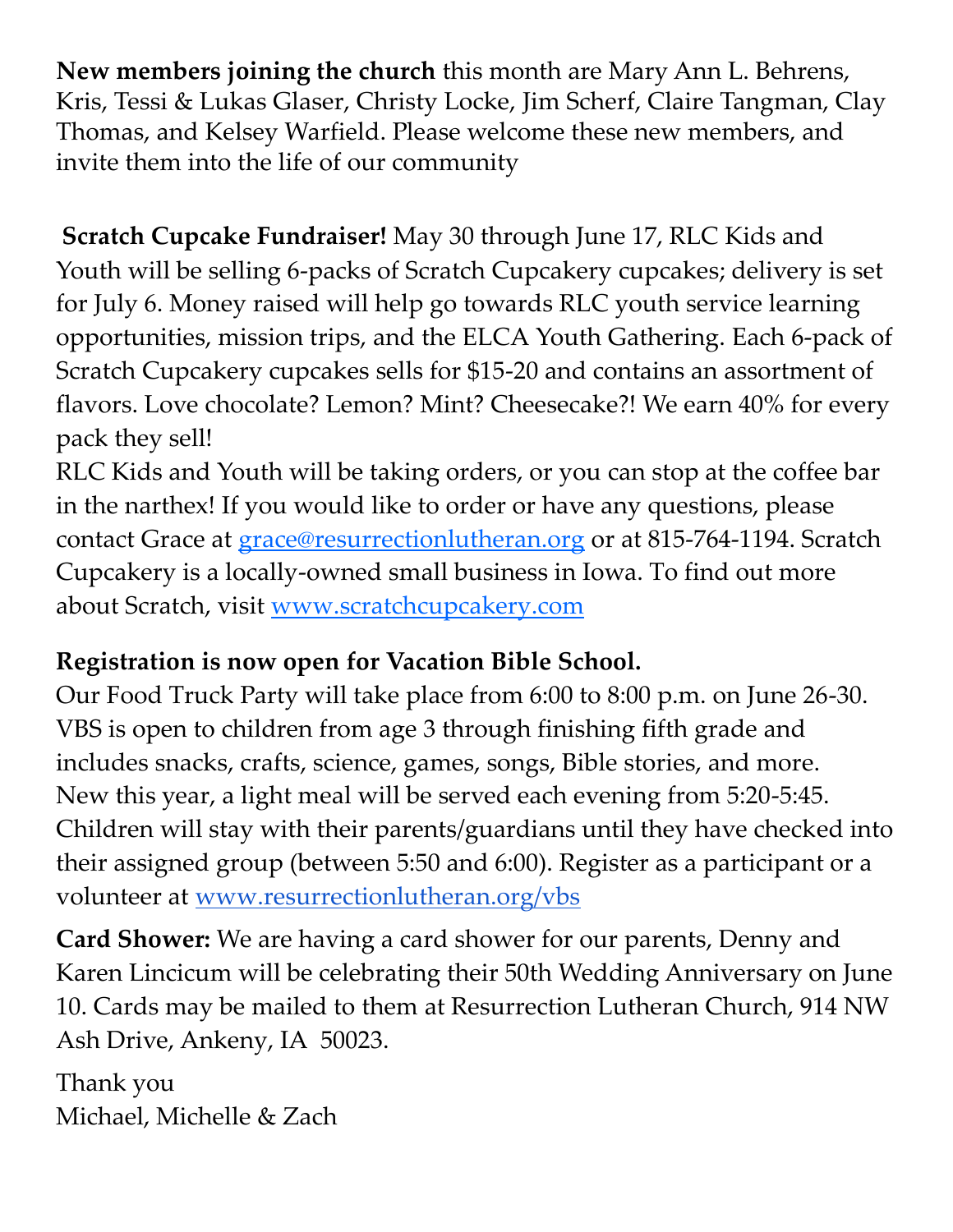**Please keep in your prayers:** Angela Allen, Anita & Sandy (sister's of Cyndy Sardeson), Carol Bruehahn (mother of Chris Yancy), Gerald Fieser, Gary (brother-in-law of Diane Rauser), Joan Hurd, Steve Hilleson, Heather Klien (sister of Angelina Nelton), Nate (friend of Ben Christy), Mary Lou (friend of John & Shirley Gilmore), Dave Potter Sr. (father of Dave Potter), Levi Rundlett (great nephew of Joan Hurd), Jill Schafer (cousin of Shirley Gilmore), Darrell Scott (brother of Linda Baker), Diane Simonson, George and Clarlee Stevens, Trisha Tangman (mother of Claire Tangman) Pastor Jim & Carolyn Tonneson (brother and sister-in-law of Jerry & Cindy Tonneson).

 *Prayers of thanksgiving for Jerry Kirstein who is doing well. Please share any prayer concerns with Kathy Storch, or the prayer chain.*

**The current needs at the Food Pantry include,** meals in a can (stew, chili, soup), tuna and canned meat, peanut butter, low-sugar cereals, 100% fruit juices, canned fruit packed in juice, canned vegetables (low salt), laundry detergent, deodorant, toilet paper, body wash and bar soap, dish soap, cleaning products, shampoo, conditioner, diapers and wipes, Toothpaste, brushes and floss, tampons and pads, adult diapers, paper towels and disposable razors.

**Join us on Saturday mornings** at 8:30 am for our weekly Bible Study. Everyone is welcome!

**Monday, June 6** Psalm 48 Joel 2: 18-29 1 Corinthians 2: 1-11 **Tuesday, June 7** Psalm 48 Ezekiel 11: 14-25 1 Corinthians 2: 12-16 **Wednesday, June 8** Psalm 48 Numbers 24: 1-14

Luke 1: 26-38 **Thursday, June 9** Psalm 8 Proverbs 3: 13-18 Ephesians 1: 17-19 **Friday, June 10** Psalm 8 Proverbs 3: 19-26 Ephesians 4: 1-6 **Saturday, June** 11 Psalm 8